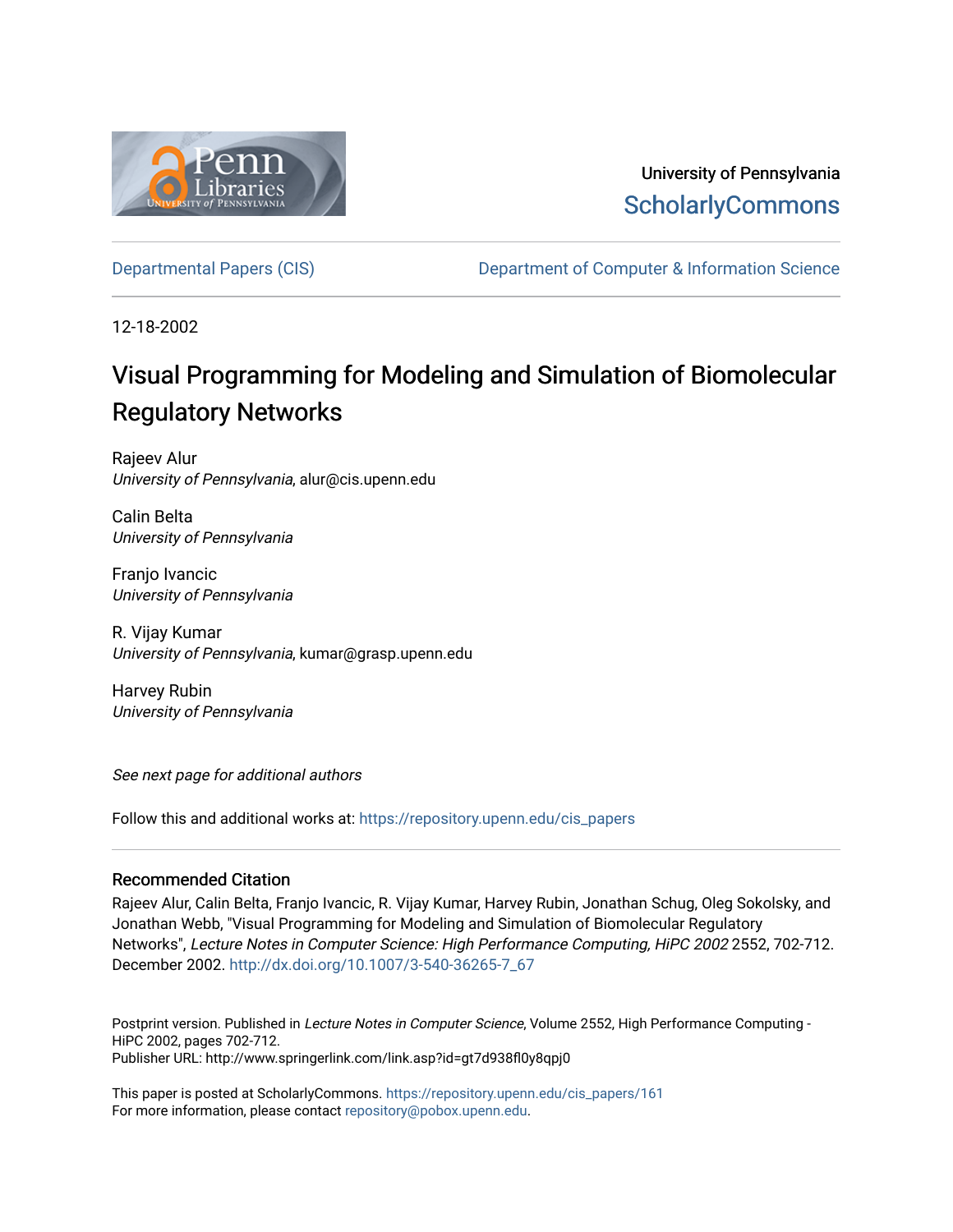## Visual Programming for Modeling and Simulation of Biomolecular Regulatory **Networks**

## Abstract

In this paper we introduce our new tool BIOSKETCHPAD that allows visual programming and modeling of biological regulatory networks. The tool allows biologists to create dynamic models of networks using a menu of icons, arrows, and pop-up menus, and translates the input model into CHARON, a modeling language for modular design of interacting multi-agent hybrid systems. Hybrid systems are systems that are characterized by continuous as well as discrete dynamics. Once a CHARON model of the underlying system is generated, we are able to exploit the various analysis capabilities of the CHARON toolkit, including simulation and reachability analysis. We illustrate the advantages of this approach using a case study concerning the regulation of bioluminescence in a marine bacterium.

## **Comments**

Postprint version. Published in Lecture Notes in Computer Science, Volume 2552, High Performance Computing - HiPC 2002, pages 702-712. Publisher URL: http://www.springerlink.com/link.asp?id=gt7d938fl0y8qpj0

## Author(s)

Rajeev Alur, Calin Belta, Franjo Ivancic, R. Vijay Kumar, Harvey Rubin, Jonathan Schug, Oleg Sokolsky, and Jonathan Webb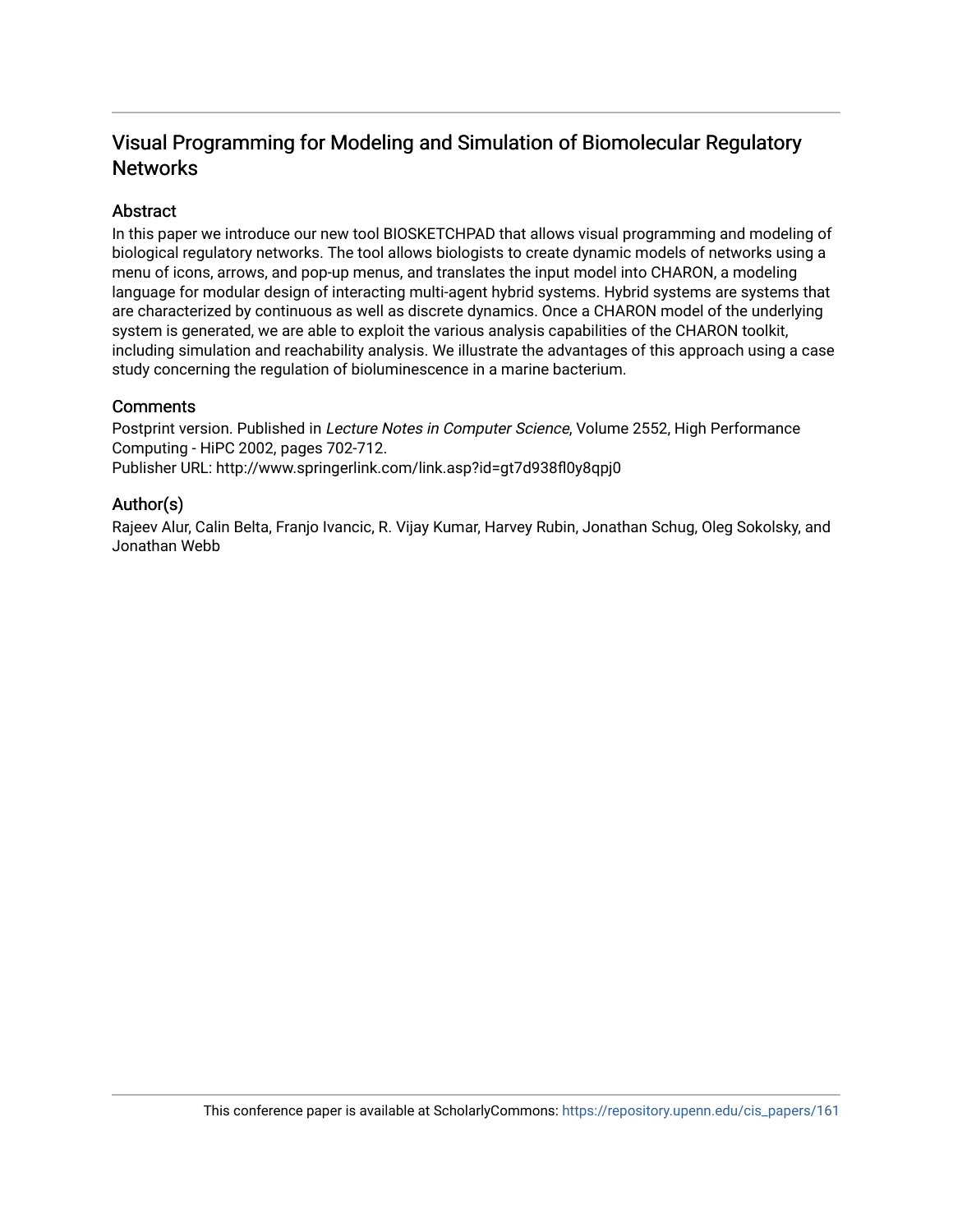## Visual Programming for Modeling and **Simulation of Biomolecular Regulatory**  $Networks^{\star}$

Rajeev Alur<sup>1</sup>, Calin Belta<sup>1</sup>, Franjo Ivančić<sup>1</sup>, Vijay Kumar<sup>1</sup>, Harvey Rubin<sup>1</sup>, Jonathan Schug<sup>1</sup>, Oleg Sokolsky<sup>1</sup>, and Jonathan Webb<sup>2</sup>

> <sup>1</sup> Hybrid Systems Group University of Pennsylvania Philadelphia, PA 19104, USA <sup>2</sup> BBN Technologies Cambridge, MA 02138, USA

Abstract. In this paper we introduce our new tool BIOSKETCHPAD that allows visual progamming and modeling of biological regulatory networks. The tool allows biologists to create dynamic models of networks using a menu of icons, arrows, and pop-up menus, and translates the input model into CHARON, a modeling language for modular design of interacting multi-agent hybrid systems. Hybrid systems are systems that are characterized by continuous as well as discrete dynamics. Once a CHARON model of the underlying system is generated, we are able to exploit the various analysis capabilities of the CHARON toolkit, including simulation and reachability analysis. We illustrate the advantages of this approach using a case study concerning the regulation of bioluminescence in a marine bacterium.

#### $\mathbf{1}$ Introduction

We now know that approximately 30,000 to 40,000 genes control and regulate the human body. The recent completion of a rough draft of the human genome and the complete sequence of *Drosophila melanoquaster*, *Caenorhabitis elegans*, *Mycobacterium tuberculosis*, and numerous other sequencing projects provide a vast amount of genomic data for further refinement and analysis [17]. These landmarks in human scientific achievement promise remarkable advances in our understanding of fundamental biological processes. To achieve this goal, we must develop the ability to model, analyze, and predict the effect of the products of specific genes and genetic networks on cell and tissue function [12].

Traditional models and simulations of metabolic and cellular control pathways are based on either continuous or discrete dynamics  $[6, 15]$ . However, many important systems in biology are  $hybrid$  – they involve both discrete and continuous dynamics. At the molecular level, the fundamental process of inhibitor proteins turning off the transcription of genes by RNA polymerase reflects a switch

<sup>\*</sup> This research was supported in part by NSF grants CDS-97-03220 and and EIA-01-30797, and DARPA grant F30602-01-2-0563.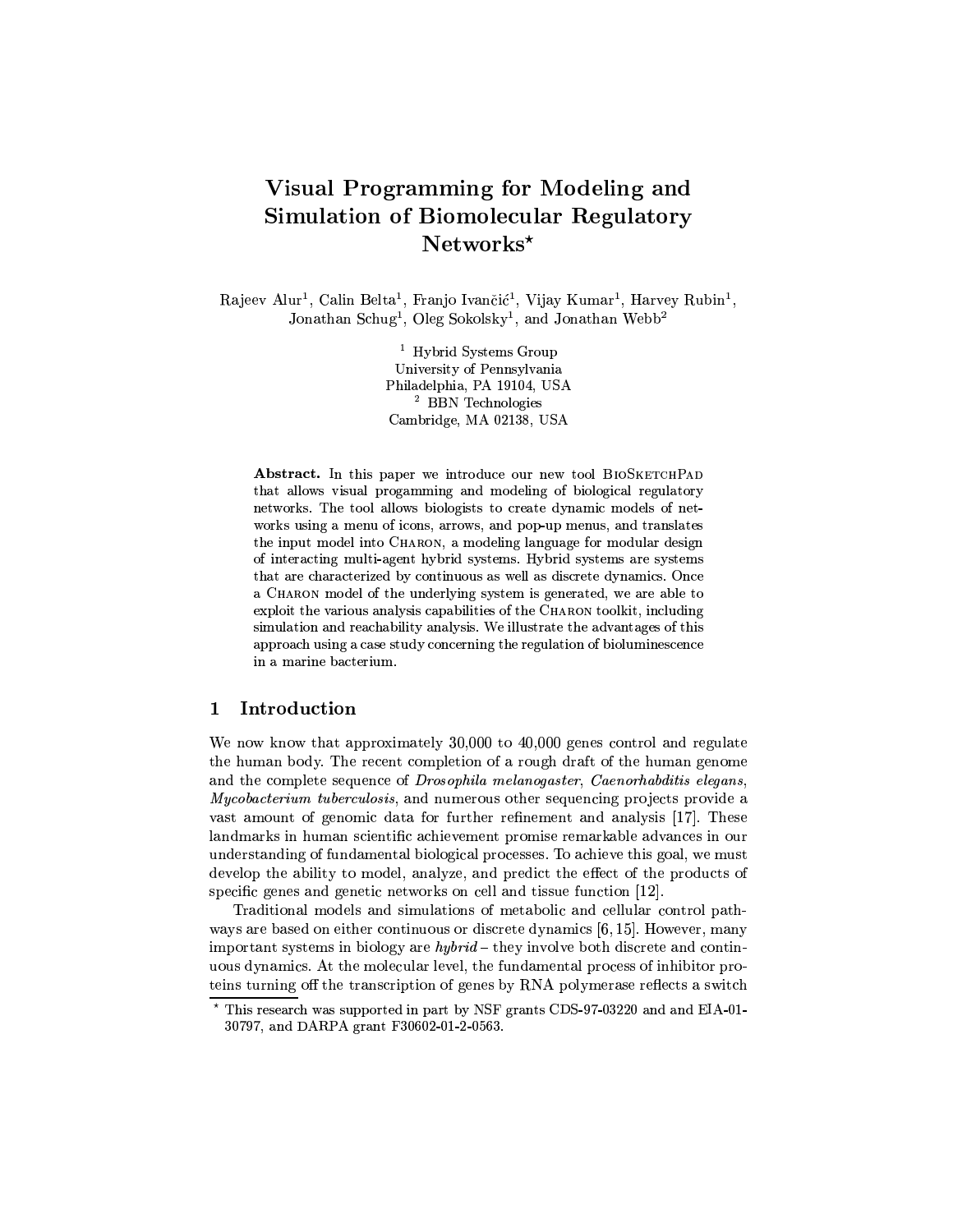between two continuous processes. This is perhaps most clearly manifested in the classic genetic switch observed in the  $\lambda$ -phage [16], where we see two distinct behaviors, lysis and lysogeny, each with different mathematical models. At the cellular level, we can best describe cell growth and division in a eukaryotic cell as a sequence of four processes, each being a continuous process being triggered by a set of conditions or events [14]. At the inter-cellular level, we can even view cell differentiation as a hybrid system [9].

In all of these examples, a hybrid approach that combines elements of discrete and continuous dynamics is necessary to model, analyze, and simulate the system. This paper addresses the modeling of networks of biochemical reactions, and the control of molecular and cellular functions with genetic regulatory apparatus, and a set of theories, algorithms, and methodologies that allows biologists to analyze and characterize such systems.

#### $\overline{2}$ **Background**

Our approach to modeling the different elements (biomolecules, cells, proteins) and their interactions is based on modern concepts in software engineering and control theory derived from the literature on hybrid systems [1].

A hybrid system consists of a set of *hybrid automata*. A hybrid automaton is characterized by a *continuous state*  $x \in \mathbb{R}^n$  and a collection of *discrete modes.* Each mode consists of a set of *ordinary differential equations* (ODEs) that govern the evolution of the continuous state  $x$  and a set of *invariants* that describe the conditions under which the ODEs are valid. We can write the ODEs of a particular mode as  $\dot{x} = f(x, z)$ , where  $z \in \mathbb{R}^p$  is the information from other hybrid automata running concurrently as part of the overall hybrid system. The definition of a hybrid automaton includes *transitions* among its modes. A transition specifies source and destination modes, an enabling condition called *guard*, and the associated discrete *update* of variables.

As an illustrative example, consider the description of a simple hybrid system in Figure 1. It consists of one hybrid automaton that contains two discrete modes  $q_1$  and  $q_2$ , and the continuous variable x which evolves under the differential equation  $\dot{x} = f_1(x)$  in discrete mode  $q_1$ , and  $\dot{x} = f_2(x)$  in mode  $q_2$ . The invariant sets associated with the locations  $q_1$  and  $q_2$  are  $g_1(x) \leq 0$  and



Fig. 1. A simple hybrid system.

 $g_2(x) \leq 0$ , respectively. The hybrid system continuously evolves in discrete mode  $q_1$  according to the differential equation  $\dot{x} = f_1(x)$ , as long as x remains inside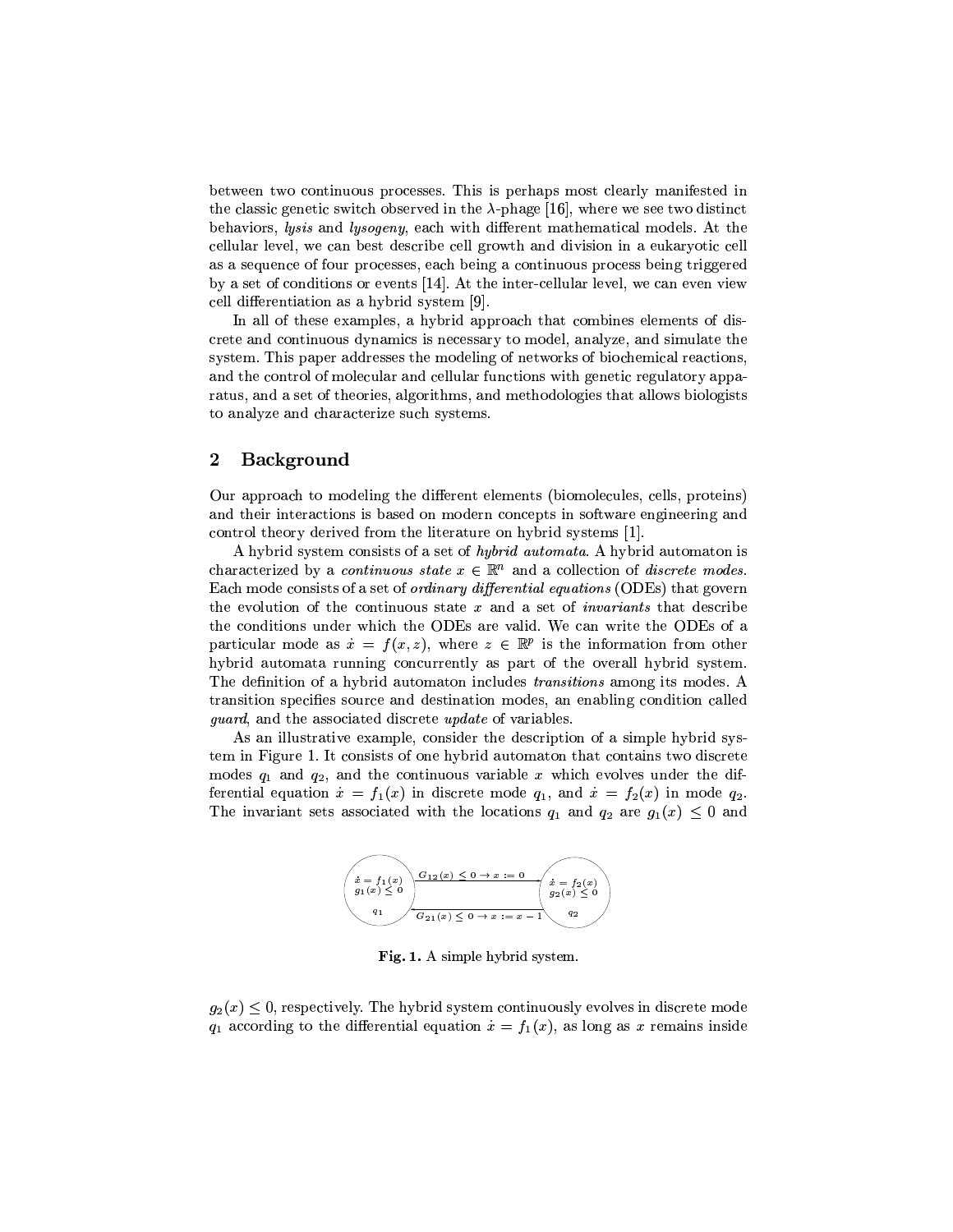

Fig. 2. The architectural hierarchy in CHARON is based on agents. New agents can be formed by parallel composition of two or more agents (left). The behavioral hierarchy is described by modes. Sequential composition of modes models the switching between behaviors (right).

the invariant set  $g_1(x) \leq 0$ . If during the continuous flow, it happens that x belongs in the guard set  $G_{12}(x) \leq 0$ , then the transition from  $q_1$  to  $q_2$  is enabled. If the transition is enabled, the system can switch from the mode  $q_1$  to  $q_2$ . The variable  $x$  is reset to zero and then evolves according to the differential equation  $f_2(x)$ .

Hybrid system models are increasingly being used for modeling embedded systems, in particular for automotive control systems, avionics and robotics. Modern object-oriented design paradigms such as Unified Modeling Language (UML) allow specifications of the architecture and control at high levels of abstraction in a modular fashion [5]. Emerging tools such as RationalRose (see www.rational.com) support modeling, simulation, and code generation. Tools such as MATLAB and SIMULINK (see www.mathworks.com) allow the modeling and simulation of systems with models of continuous dynamics combined with state-machine-based models of discrete states.

All these paradigms and tools are directly applicable to modeling and analysis of biological regulatory networks. In the next two sections, we'll describe CHARON, a programming language for modeling such systems, and BIOSKETCH-PAD, an easy-to-use, interactive tool that allows users to create CHARON models of regulatory networks.

#### Modeling Hybrid Systems in CHARON 3

We have developed the programming language CHARON [1], for modeling and analyzing hybrid systems (see Figure 2). The language incorporates ideas from concurrency theory (languages such as CSP [13]), object-oriented software design notations (such as Statecharts [11] and UML [5]), and formal models for hybrid systems. The key features of CHARON are: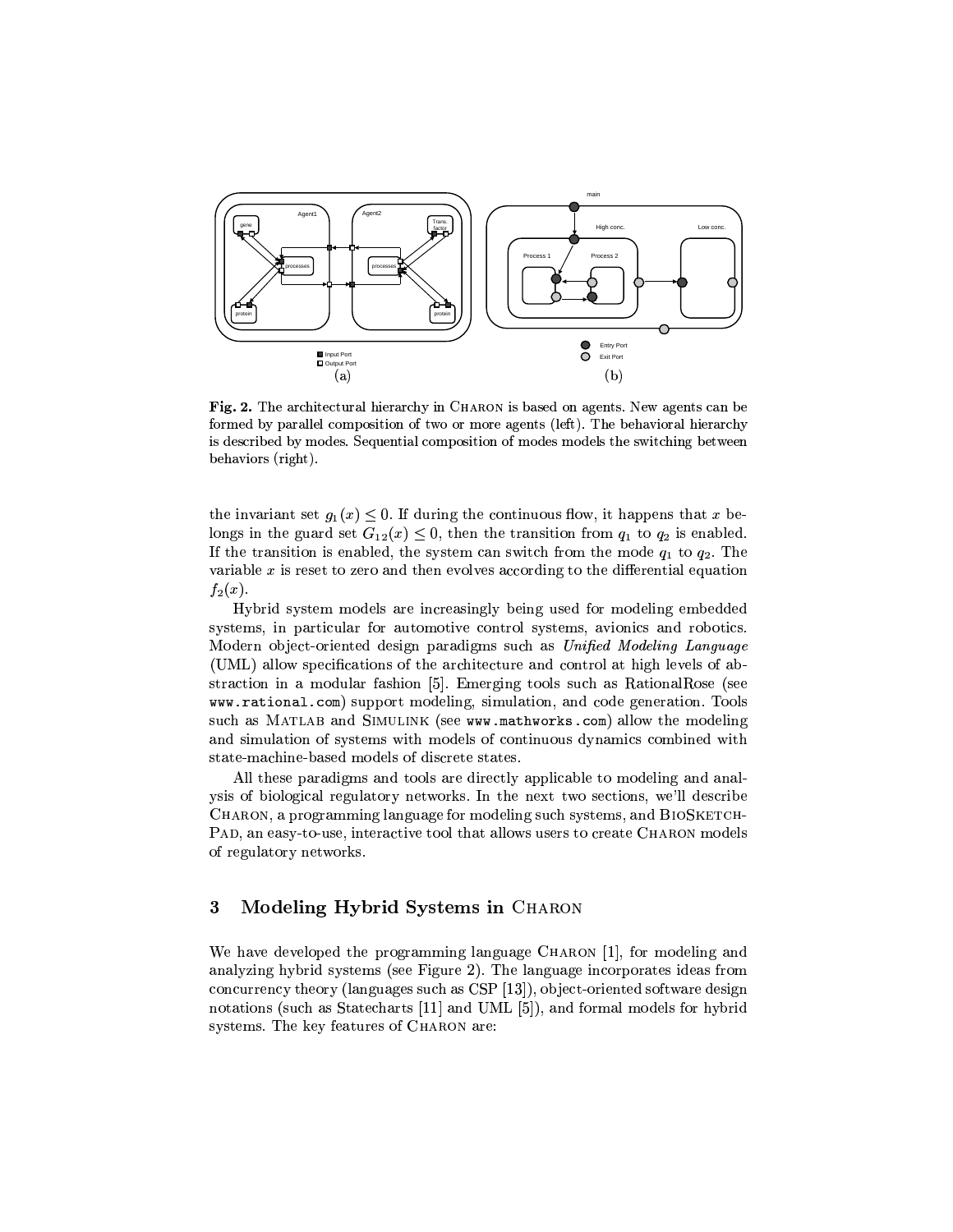Architectural hierarchy. The building block for describing the system architecture is an *agent* that communicates with its environment via shared variables. The language supports the operations of *composition* of agents to model concurrency, *hiding* of variables to restrict sharing of information, and *instantiation* of agents to support reuse.

Behavior hierarchy. The building block for describing flow of control inside an atomic agent is a *mode*. A mode is basically a hierarchical state machine, that is, a mode can have submodes and transitions connecting them. Variables can be declared locally inside any mode with standard scoping rules for visibility. Modes can be connected to each other only via well-defined entry and exit points. We allow *sharing* of modes so that the same mode definition can be instantiated in multiple contexts. Finally, to support *exceptions*, the language allows group transitions from default exit points that are applicable to all enclosing modes.

Discrete updates. Discrete updates are specified by *guarded actions* labeling transitions connecting the modes. Actions can have calls to externally defined Java functions which can be used to write complex data manipulations. It also allows us to mimic stochastic aspects through randomization.

Continuous updates. Some of the variables in CHARON can be declared *analog*, and they flow continuously during continuous updates that model passage of time. The evolution of analog variables can be constrained in three ways: differential constraints (e.g. by equations such as  $\dot{x} = f(x, u)$ ), algebraic constraints (e.g. by equations such as  $y = g(x, u)$ ), and *invariants* (e.g.  $|x - y| < \varepsilon$ ) which limit the allowed durations of flows. Such constraints can be declared at different levels of the mode hierarchy.

#### $\boldsymbol{\Lambda}$ **BIOSKETCHPAD**

The BIOSKETCHPAD (BSP) is an interactive tool for modeling and designing biomolecular and cellular networks with a simple, easy to use, graphical front end leveraging powerful tools from control theory, hybrid systems, and software engineering. Models developed using BSP can be automatically converted to CHARON input files.

#### Nodes in BIOSKETCHPAD  $4.1$

The elements of a BSP model diagram are nodes and connecting edges. The nodes are either species or processes. Processes include chemical reactions, regulation, and cell growth. The edges describe relations between species and processes.

**Species Nodes.** A species node is identified by a tuple of parameters which are listed below. The different parameters support the kinds of common biological distinctions between similar species. Thus Ca and  $Ca<sup>2</sup>$  will have the same name value, but have different values for charge. A particular tuple of parameters can be represented by one or more graphical instance of a species node.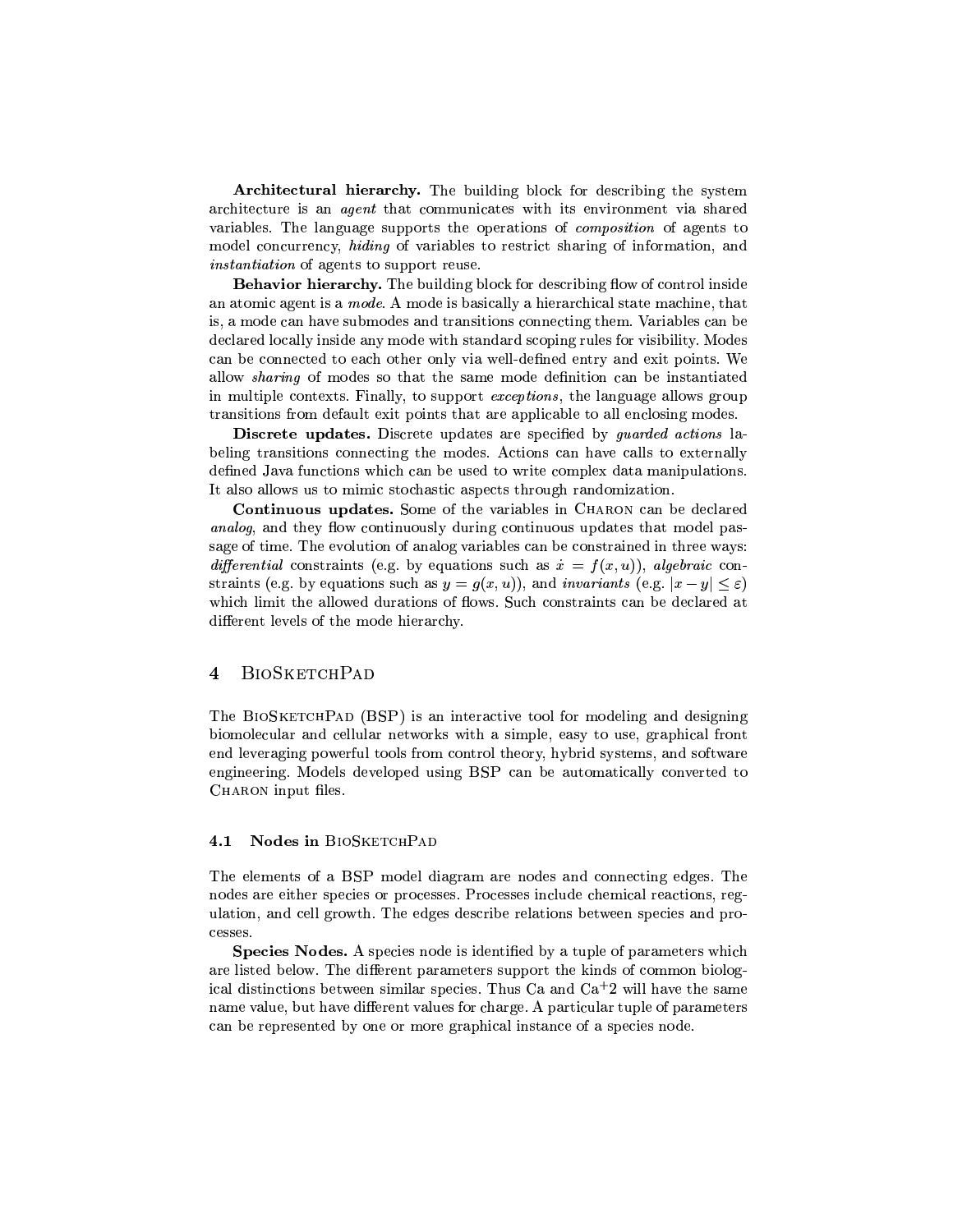The name of the species, i.e., "Ca", "alcohol dehydrogenase", or "notch" is one parameter of a species node. Other parameters are the type of the species such as "gene" or "protein", the *physical location* of the species, which may be "cell membrane" or "cell nucleus" reflecting different physical areas of interest where concentrations of a particular compound may be different. In addition, the *n*-mer polymerization of the species, the *state*, and the *electrical charge* of a species are parameters. Finally, when appropriate, the user can specify an *initial concentration* for a species which will be used in simulation runs. The initial concentration can be specified in a consistent unit system for the model as a whole or the particular species.

Reaction Nodes. A reaction node represents some kind of interaction which may alter the concentration of one or more species. Each reaction node must have at least one node attached to it. Further constraints are placed on attached nodes for specific types of reactions. Species nodes attached to a reaction are considered either input or output nodes.

The type of the reaction represented by the node may, for example, be "transformation" or "transcription." Some types of reactions may be restricted in the types of species they may operate on, specific species properties may be required. or there may be restrictions on reaction geometry. Sources and sinks are special types of reaction nodes.

Regulation Nodes. A reaction node is used to modulate the rate of a reaction by the concentration of one or more species. It must have at least one output node which must be a reaction and at least one input species node.

There are currently three functional forms for regulation nodes, "weighted" sum," "product," and "tabular" and they represent the mathematical operation performed for the node. Species inputs reference the concentration of the species. Regulation node inputs reference the computed value of the regulation function.

#### Models for Transformation, Transcription and Translation  $4.2$

Rate laws for transformation, transport, transcription and translation reaction types are the basic reaction formulations in the BSP. Rate laws can be reversible or irreversible, and can be regulated by specified species.

The BSP allows the specification of a variety of rate laws. For the sake of simplicity, we will consider the case of a *reversible mass action* (see Figure 3). For a reaction of the form

$$
aA + bB \leftrightarrow cC + dD \tag{1}
$$

the reaction rate is given by

$$
\nu = k_f * [A]^\alpha * [B]^\beta - k_r * [C]^\gamma * [D]^\delta,
$$
\n(2)

where  $k_f$  and  $k_r$  stand for the forward and reverse rate constant, and [A] and [B] are the concentrations of species A and B. The constants  $a, b, c$ , and  $d$  are the stoichiometric coefficients, whereas  $\alpha, \beta, \gamma$  and  $\delta$  are called order of reaction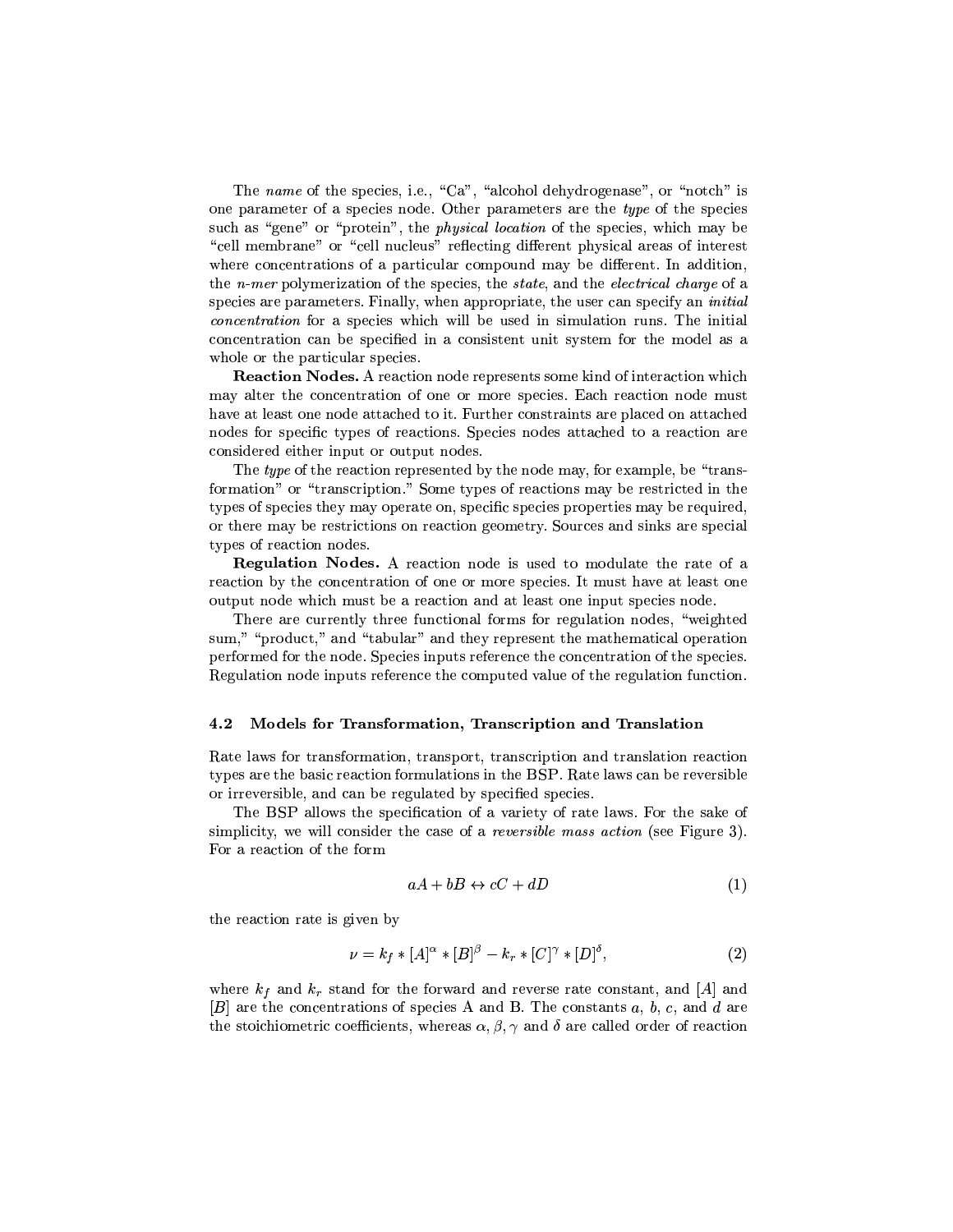and are determined experimentally. Terms in the ODE for the concentrations of reaction participants are constructed as follows:

$$
d[A]/dt = -a * \nu,
$$
  
\n
$$
d[B]/dt = -b * \nu,
$$
  
\n
$$
d[C]/dt = c * \nu,
$$
 and  
\n
$$
d[D]/dt = d * \nu.
$$
\n(3)



Fig. 3. A simple reversible mass action model with four species. (a) The model as a snapshot of BSP. (b) The automatically generated CHARON model representing the BSP input model in (a). The CHARON toolkit editor on the right shows the model of species A. The left panel of the CHARON toolkit is the project window showing the internal tree representation of the CHARON model.

The BSP also allows the definition of *tabulated functions*. Tabulated functions allow the specification of different behaviors in various parts of the state space. These functions introduce *hybrid* behavior into the underlying CHARON models. The general form of a tabulated functional form mass action is shown below for a reversible reaction of the form shown previously.

$$
\nu = k_f * f_1([A], [B], [C], [D]) * [A]^{\alpha} * [B]^{\beta} - k_r * f_2([A], [B], [C], [D]) * [C]^{\gamma} * [D]^{\delta}. \tag{4}
$$

The tabulated function may also include the concentration of any regulating species as an independent variable.

In addition to the reactions described above, BSP also models *irreversible* mass action, regulated mass action, Michelis-Menton reactions, and cell growth.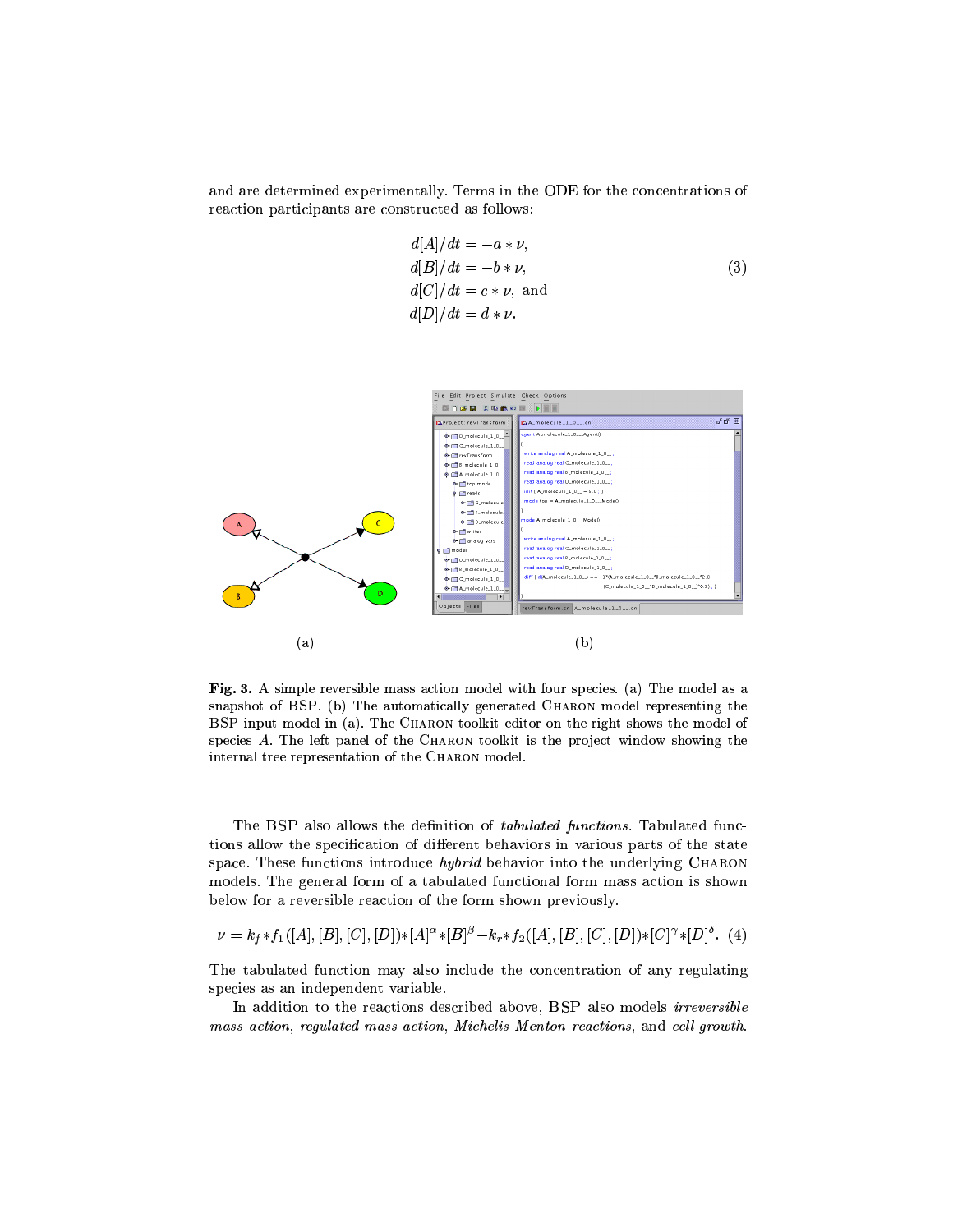The BSP translates such an input model automatically into an equivalent CHARON model, which is shown in Figure 3 (b).

We next introduce a case study in which we show how a fairly complex biological phenomenom can be modeled using BSP and CHARON.

#### 5 Case Study: Luminescence Regulation in V. Fischeri

Vibrio fischeri is a marine bacterium which can be found both as free-living organism and as a symbiont of some marine fish and squid. As a free-living organism, V. fisheri exists at low densities and appears to be non-luminescent. As a symbiont, the bacteria live at high densities and are, usually, luminescent.

#### Description of the Regulatory System  $5.1$

The luminescence in V. fischeri is controlled by the transcriptional activation of the lux genes. The lux regulon is organized in two transcriptional units (see Figure 4). The leftward operon contains the  $luxR$  gene encoding the protein<sup>1</sup> LuxR, a transcriptional regulator of the system. The rightward operon contains seven genes luxICDABEG. The transcription of the luxI gene results in the production of protein LuxI. This protein is required for endogenous production of *autoinducer*, Ai, a small membrane-permeant signal molecule (acyl-homoserine lactone). The genes  $luxA$  and  $luxB$  code for the luciferase subunits, which in turn are responsible for luminescence.  $luxC$ ,  $luxD$ , and  $luxE$  code for polypeptides of the fatty-acid reductase, which generates aldehyde substrate for luciferase. Along with LuxR and LuxI, cAMP receptor protein (CRP) plays an important role in controlling luminescence. The network of biochemical reactions in the cell is as follows: The autoinducer  $Ai$  binds to protein LuxR to form a complex  $Co$  which binds to the lax box. The lax box is in the middle of a regulatory region between the two transcriptional units (operons). This region also contains a binding site for CRP. The transcription from the  $luxR$  promoter is activated by the binding of CRP to its binding site, and the transcription of the  $luxICDABEG$  by the binding of  $Co$  to the lux box. However, growth in the levels of  $Co$  and  $cAMP/CRP$ inhibit  $luxR$  and  $luxICDABEG$  transcription, respectively.

#### $5.2$ BIOSKETCHPAD Model and Simulation in CHARON

The regulatory network described above can be easily drawn in the BSP as shown in Figure 4. Notice the figure shows different icons for the gene, the transcribed mRNA, and the translated protein, all of which play an important role in the network. The transcriptional regulation of the two operons by CRP and Co is modeled using the tabular function approach, as described before.

The tool then translates the graphical model into equivalent CHARON code. Each species (mRNA, protein, complex) is modeled by an agent. The complete

<sup>&</sup>lt;sup>1</sup> We use italics (e.g.,  $luxR$ ) to indicate the genes and plain font to denote the protein expressed by the gene  $(e.g., LuxR)$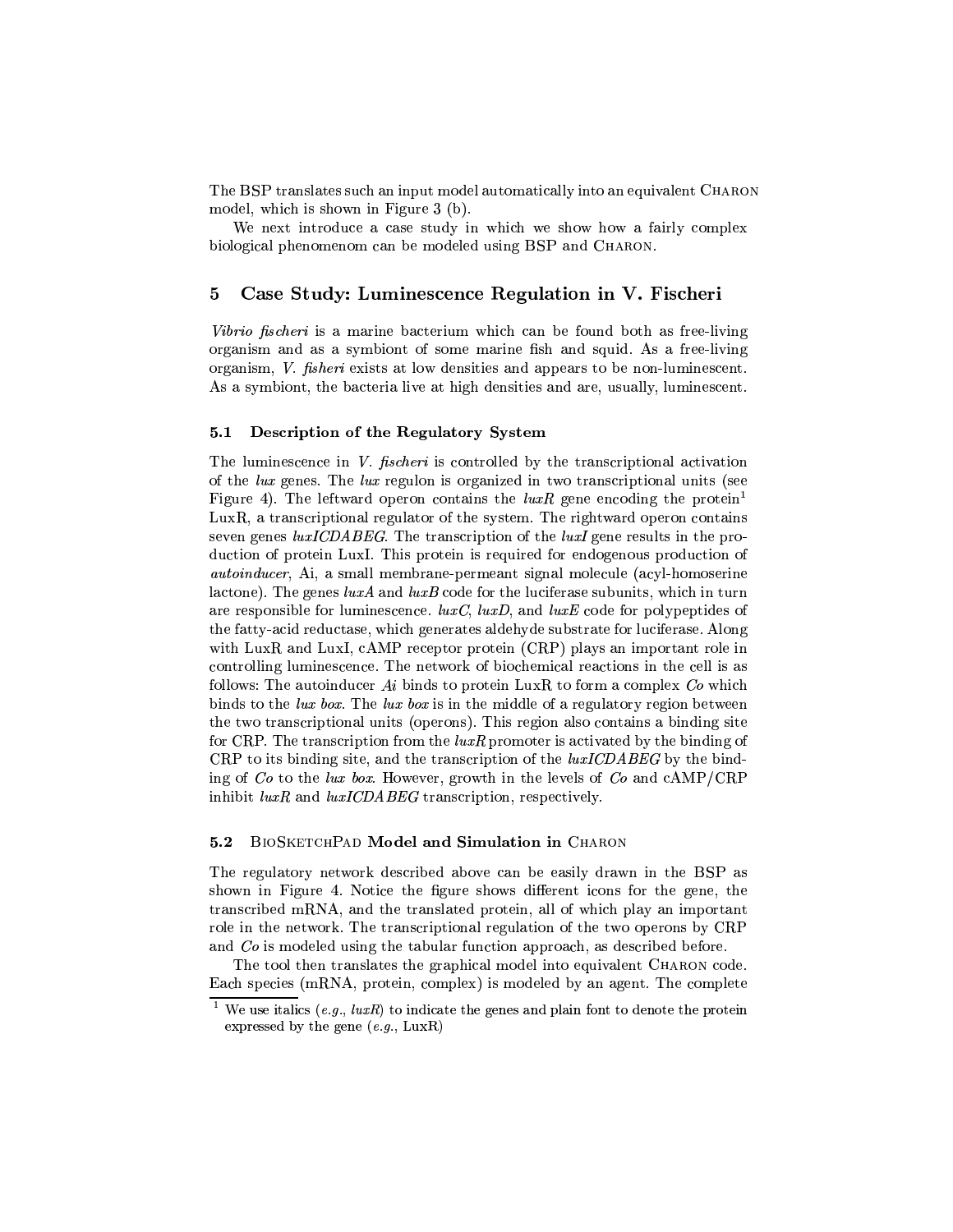

Fig. 4. Snapshot of the BIOSKETCHPAD model of the luminescence regulatory system in V. fischeri. The top line represents buttons used to perform standard operations, such as "create a new species" or "add a two-to-one edge". The bottom line holds a status message and buttons to perform automatic layout operation.

model is the parallel composition of all the agents. Each agent has only one mode (biological behavior) except for mRNAs luxR and luxICDABEG, which are regulated by signals given in tabular form. The differential equations describing the dynamics of the system are computed according to the edges in the model and the parameters specified by the user and translated into CHARON.

The above model was simulated starting from zero initial conditions for all the species except for external autoinducer  $Ai_e$ , which was set at 100nM. As expected, the non-zero initial value of external autoinducer determines an increase in the concentration of internal autoinducer (see Figure 5). The positive feedback loop LuxR -  $Ai<sub>i</sub>$  turns on the luminescence gene. For the sake of brevity, we omit the parameters used during this simulation run and instead refer the reader to details on the website (www.cis.upenn.edu/biocomp).

#### $\boldsymbol{6}$ Discussion

In this paper we introduced a new tool BIOSKETCHPAD that allows visual programming and modeling of biological regulatory networks through an easy-to-use interactive, icon-based interface. BIOSKETCHPAD allows the automatic generation of CHARON models. The underlying formal semantics of CHARON models allow symbolic in addition to more traditional numerical analysis. We will give a brief overview of our ongoing research directed toward the formal analysis of hybrid systems.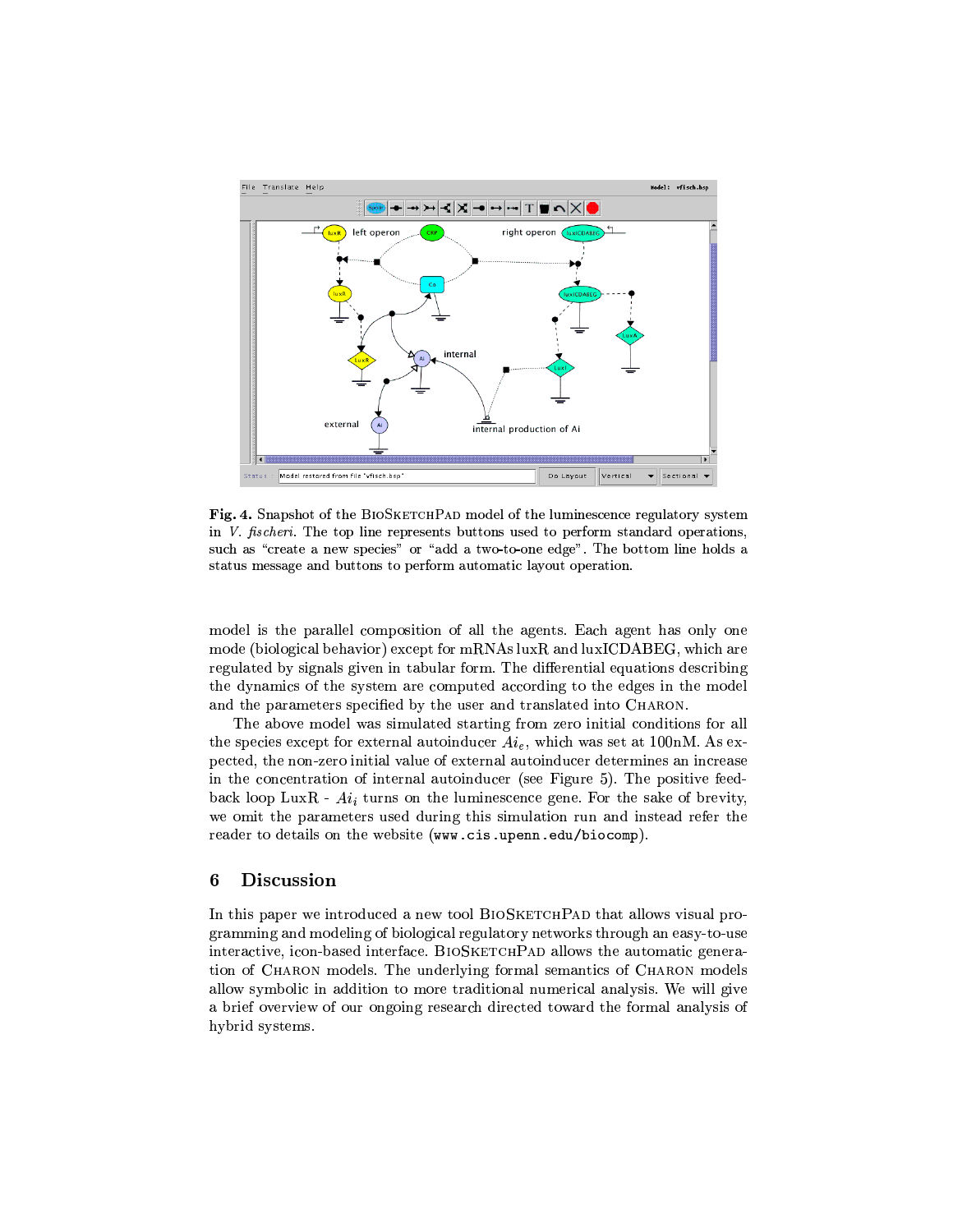

Fig. 5. Snapshot of CHARON showing the time-evolution of the concentrations in nanomolars. More details are available in online papers at www.cis.upenn.edu/biocomp.

Simulation with accurate event detection. Simulation of hybrid systems is challenging because it is difficult to develop an efficient integration algorithm that also guarantees the detection of transitions between modes. The commonly used technique of just checking the value of the guards at integration points can cause the simulator to miss critical events. It has been shown that such inaccuracies can lead to grossly inaccurate simulations due to the discontinuous nature of hybrid systems. We have developed a method [8] which is guaranteed to detect enabling of all transitions, and is at least as efficient as conventional, adaptive integration algorithms.

**Multirate simulation.** Many systems naturally evolve on different time scales. Traditional numerical integration methods force all coupled differential equations to be integrated using the same step size. The idea behind multirate integration method is to use larger step sizes for the slow changing sets of differential equations and smaller step sizes for the differential equations evolving on the fast time scale. To implement such a scheme we need to show how to accommodate coupling between the sets of fast and slow equations when they are integrated asynchronously and how to schedule the order of integration. In [7] we introduce a multi-rate algorithm suited to hybrid system simulation.

**Predicate Abstraction.** Abstraction is emerging as the key to formal verification as a means of reducing the size of the system to be analyzed. The main obstacle towards an effective application of model checking to hybrid systems is the complexity of the reachability procedures which require expensive computations over sets of states. For analysis purposes, it is often useful to abstract a system in a way that preserves the properties being analyzed while hiding the details that are of no interest [3]. We build upon the notion of predicate abstraction [10] for formal analysis of hybrid systems. Using a set of boolean predicates, that are crucial with respect to the property to be verified, we construct a finite partition of the state space of the hybrid system. By using conservative reachability approximations we guarantee that if the property holds in the abstracted system, then it also holds in the concrete system represented by the hybrid system [2].